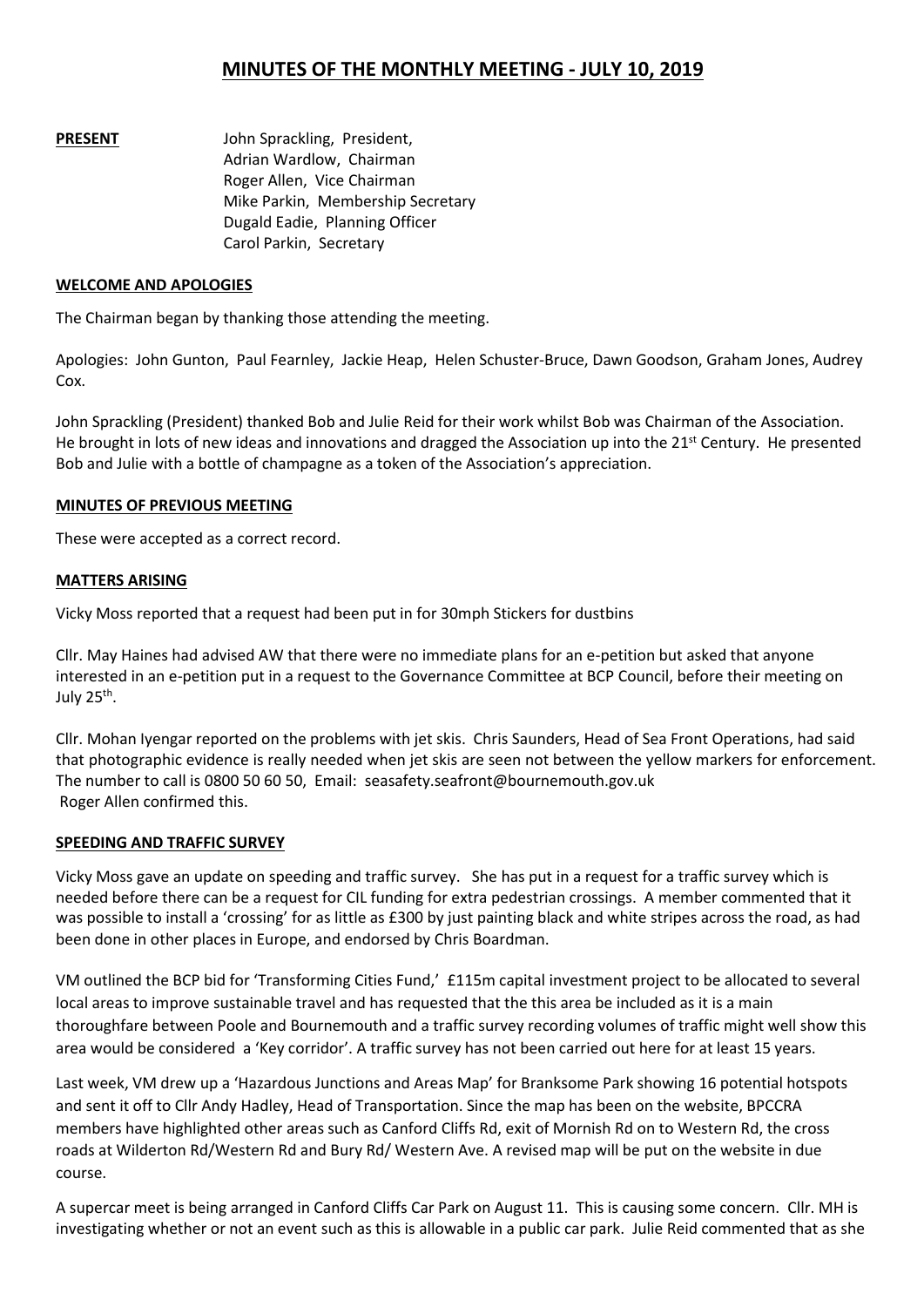was driving from Western Road onto Haven Road one other time that one of these meets occurred her car was nearly taken out by one of the cars driving along Haven Road at an estimated speed of 80mph. Tracy Holmes commented that she has been to many supercar events and more often than not the participants are very sensible and have concern for the residents, so she appeals not to make sweeping statements about supercar drivers as they do not all drive over the speed limit.

Roy Pointer reported on the progress of Speed Watch. Most of the volunteers are now trained. Two training sorties had been held and a programme of live monitoring was being drawn up. New members for the team who may be concerned about speeding in the Ward are always welcome.

### **NEIGHBOURHOOD FORUM**

There is nothing new to report on this.

### **PLANNING REPORT**

### **Planning Lists for Meeting 10 July 2019**

**List 23 – 27 included (5 July 19)**

## **DECISIONS**

### *APP/18/01671/P 08/01/19*

#### 19 Wilderton Road

This rather aggressive attempt to get approval for a block of 6 flats has been **Refused (28/06/19)**. The site is not suitable for flats, and the proposed building is not consistent with the house styles in this part of the Conservation area.

### *APP/19/00214/F 28/02/19*

#### 9 Martello Road South

This application for one single house and two semishas been **Approved (25/06/19)**, which is not a surprise given the pre application advice. It is probably less damaging to The Oratory than some of the previous attempts.

### *APP/18/01407/F 31/10/18*

#### 2A Burton Road

The proposal to convert this garage into another holiday home has been **Dismissed on Appeal (5/06/19)**. The Inspector's report included the point that this new building "would harm the character and appearance of the Branksome Park Conservation Area".

### **APPLICATIONS**

### *APP/19/00676/F 17/06/19*

### 2 Wilderton Road

The original application for 25 flats was refused in January 19. As expected, the developer has made a new proposal, this time for 21 flats, and one storey less. It is difficult to see how this is any less damaging, but we still have the issue of how to preserve the existing building.

### *APP/19/00676/F 28/05/19*

### 8A Lindsay Road

Demolish the existing detached house and build a block of 11 2-bed flats, including basement parking. This is another controversial application on the edge of the Branksome Park Conservation area. The point of access is a particular issue, as it is on a sloping curve where the traffic goes down the hill to the traffic lights at Penn Hill. There have not been many objections, probably because there are not many neighbours, and there is also a sense that this is going to be affected by the "precedent" of the McCarthy & Stone development just down the road. BPCCRA has lodged an objection, mainly because of the Conservation Area and the traffic implications.

### *APP/19/00622/F 22/05/19*

## 56 The Avenue

Work has already started on this site, but the developer has now put in an application to add another storey to the block of flats, increasing it from 9 to 11 apartments. BPCCRA has lodged an objection, mainly because of the traffic implications.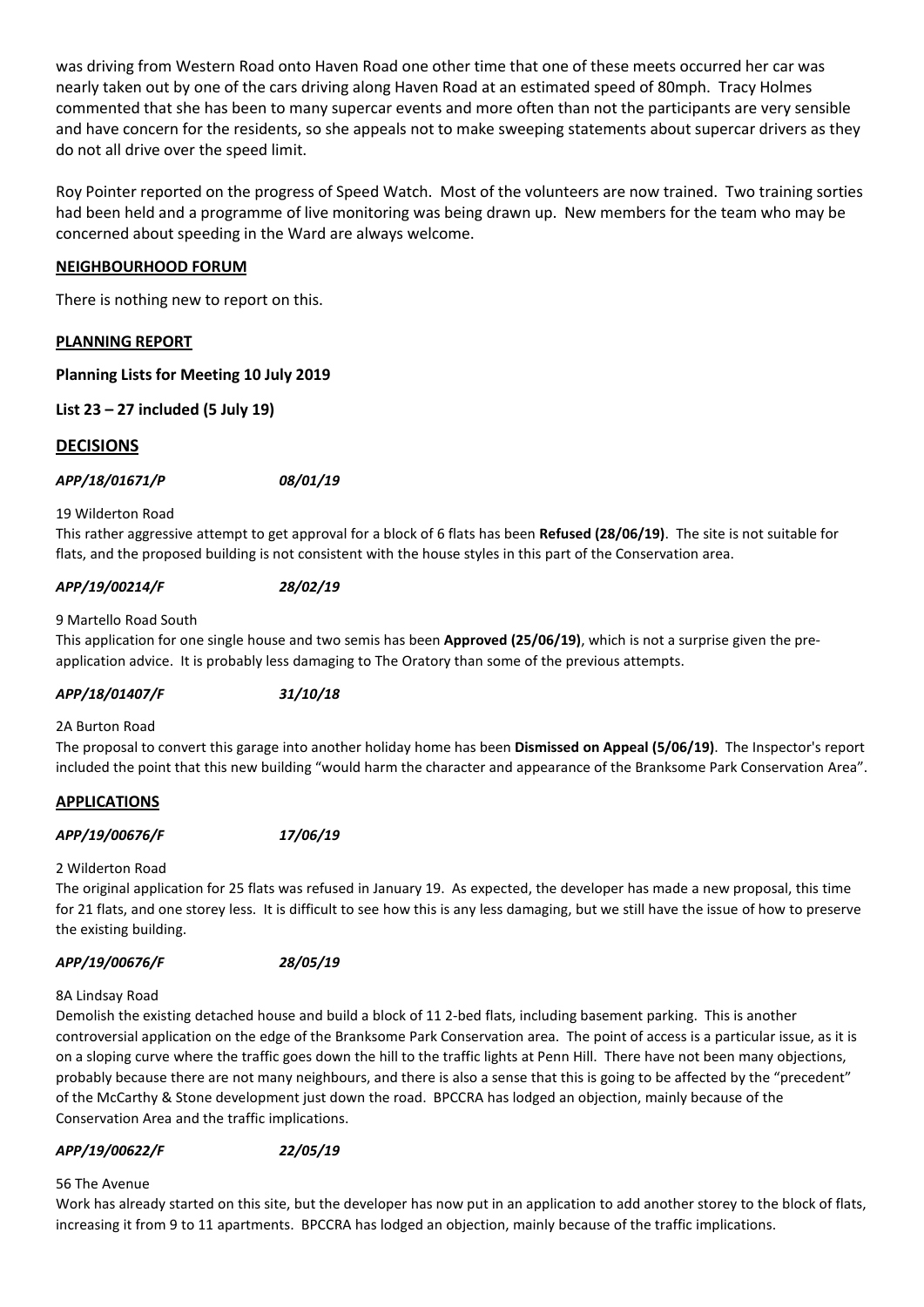### *APP/19/00252/F 13/03/19*

#### 43 Western Road

The previous plan for three blocks of flats was refused by the Planning Committee, but this is yet another proposal, this time for three separate houses. The third house at the back of the site is particularly contentious, as it involves demolishing an old Victorian wall.

*APP/19/00267/F 28/03/19*

109 Lilliput Road

The previous application for a block of 3 flats was rejected on appeal. This new proposal seems remarkably similar, and it is not clear why any different decision would be expected.

#### *APP/18/01616/P 08/01/2019*

#### 18,18a,20,20a,20b Balcombe Road.

Demolish the 5 brand new houses and replace with a block of 30 flats. This is one of the most ridiculous applications that I have ever seen, and it has been strongly criticised by lots of neighbours (and by BPCCRA). There has also been press coverage in the Bournemouth Echo and the Sunday Times. Apparently the developer has been unable to sell the five houses, which presumably means they are too expensive, given the density of the site and the awkward location. Amended plans were listed on **3/07/19**, but it is hard to see how they make any difference.

*APP/18/01595/F 11/12/2018*

#### 36 Tower Road

Demolish existing building and build block of 12 flats. The existing building is split into 7 flats, and the proposal uses more of the plot and includes basement parking. Neighbours have already expressed concern about the increased density and the possible damage due to the excavation. A neighbour at the back of the property has already experienced damage from a falling tree due to earlier developments in Tower Road, and is concerned about a very large lime tree.

#### *APP/18/01446/F 7/11/2018*

### 2 Burton Road/22 Balcombe Road

This appears to be an amended version of a plan already approved, to build a separate house in the garden of the existing one. It is interesting to note that no neighbours have objected, partly because of the much greater worries about the adjoining plot (18/20 Balcombe Road), but also because of the existing permission.

### *APP/18/01392/P 26/10/2018*

#### 3 Brudenell Road

The house on this site has already been demolished, and a reasonable development has been approved. However, this application is seeking to build a block of 6 flats and a terrace of 3 town houses. The neighbours are very upset (at least 12 objections), also one from the Society for Poole and from BPCCRA.

#### **APP/18/01273/P** 15/10/2018

#### 6 Burton Road

Outline application to demolish existing dwelling and erect a block of 8 no 2 bed and 4 no 3 bed flats with parking, cycle and bin storage. This proposal is completely out of order on the edge of the Conservation Area. **There have already been around 50 objections, including BPCCRA.** The immediate neighbour, in a listed building, has arranged for an objection by a professional planning expert. Apart from the visual impact, there is a lot of concern about parking and traffic issues. Since the last meeting, there have been some amendments to the proposal, leading to another batch of objections.

#### **APPEALS**

### *APP/19/00030/X*

At 12 Western Avenue, an appeal has been lodged (4/04/19) in relation to the refusal of permission to remove several trees on the edge of the new building site. This case will be the subject of a Public hearing at the Civic Centre at 10am on 15 October 19. The venue may be subject to change.

### *APP/18/01330/F*

An appeal has been lodged (24/04/19) for the 20 Leicester Road site splitting proposal.